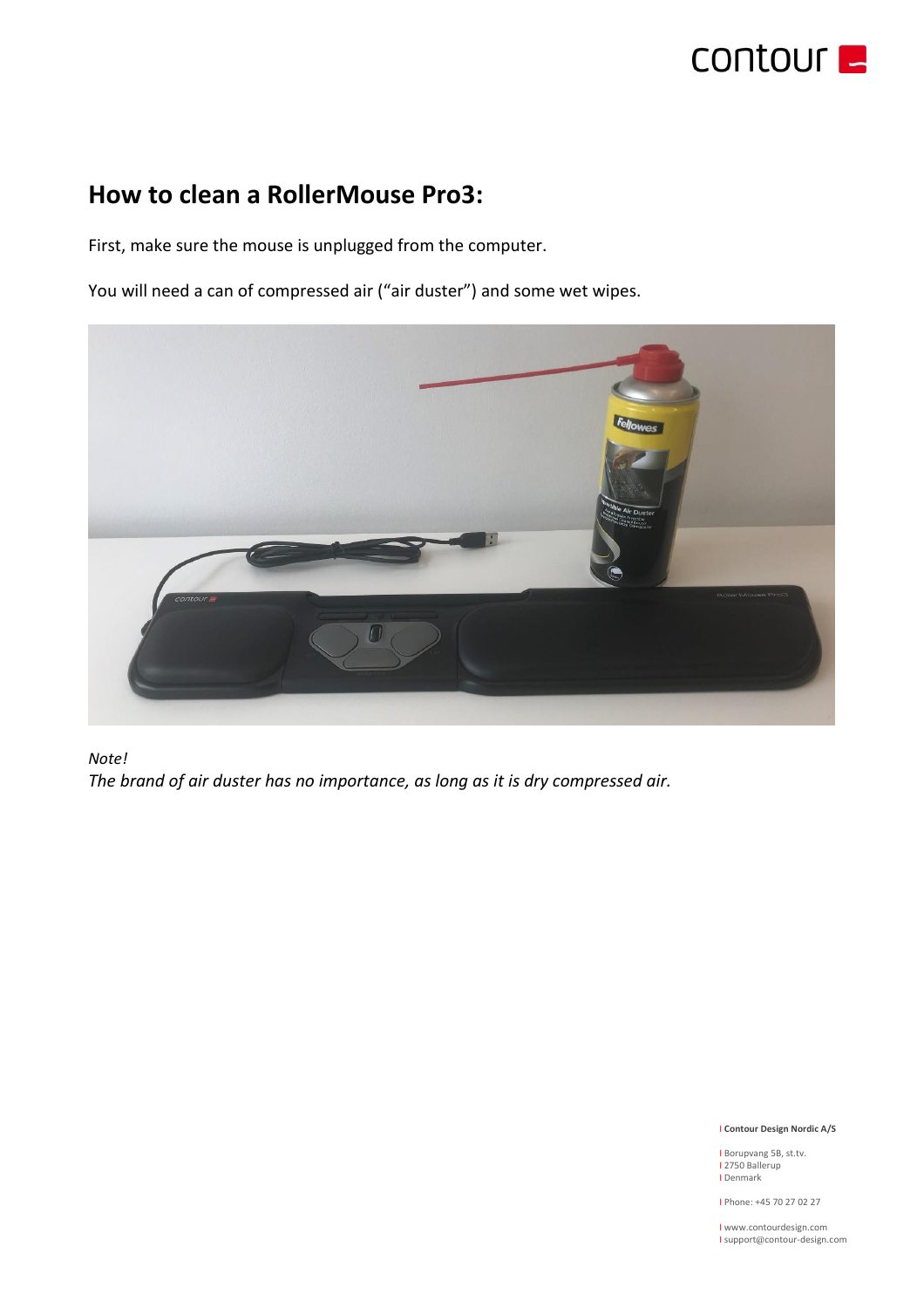

Use the air duster to clean away any dust/hair/lint particles under and around the rollerbar. The sensor on the Pro3 is indicated by the red ring in the image below. Press down on the bar and be sure to clean away any dust or particles on and around this area!



*(Dust/hair/lint on the sensor might cause erratic cursor movement)*

## *Note!*

*If crumbs or other objects have gathered in the cradle under the rollerbar, you can turn the RollerMouse upside down, and gently tap on the rollerbar to shake out anything that is inside.*

### I **Contour Design Nordic A/S**

I Borupvang 5B, st.tv. I 2750 Ballerup I Denmark

I Phone: +45 70 27 02 27

I www.contourdesign.com I support@contour-design.com